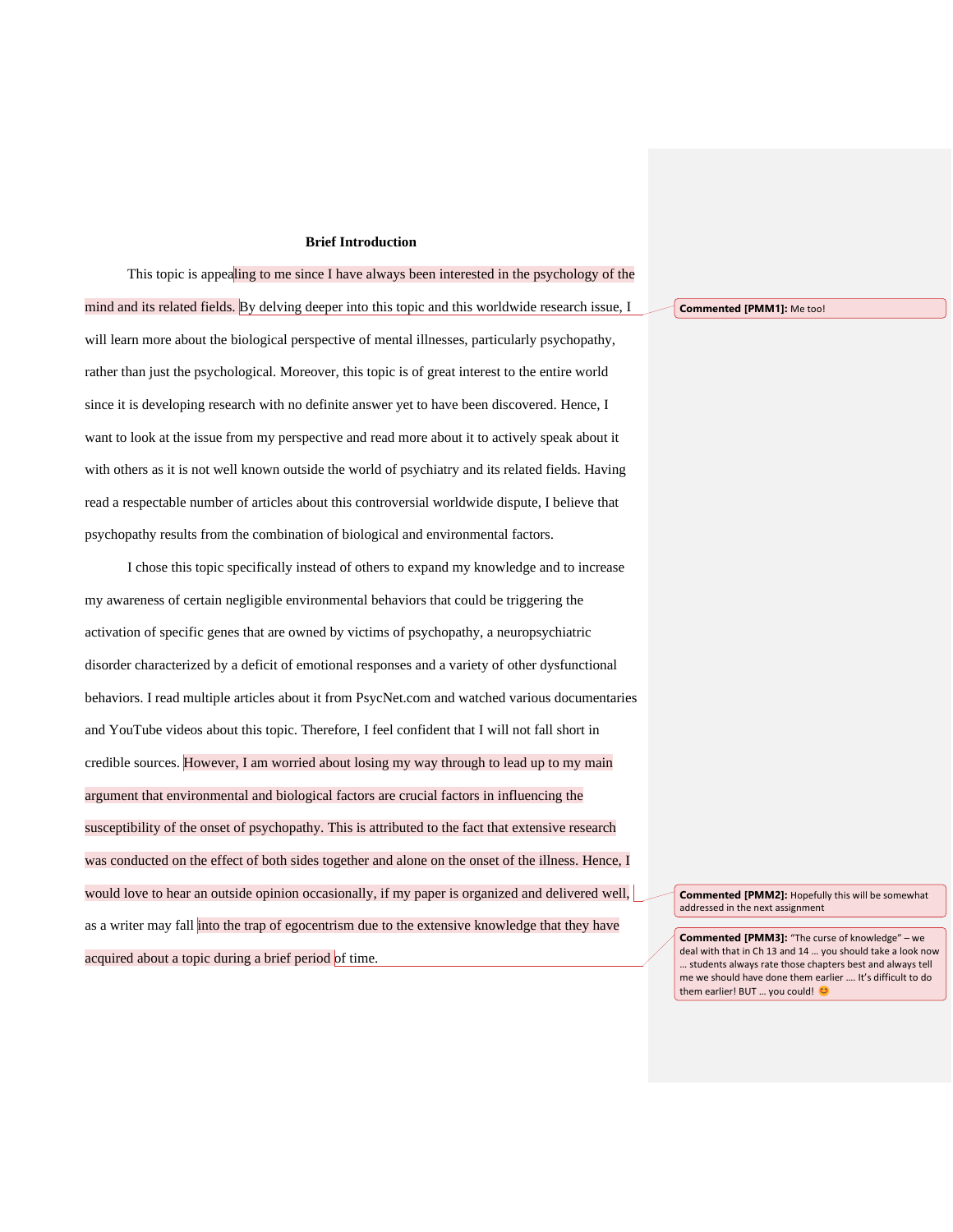## **References**

Farrington, D. P., Ullrich, S., & Salekin, R. T. (2010). Environmental influences on child and adolescent psychopathy. In R. T. Salekin & D. R. Lynam (Eds.), *Handbook of Child and Adolescent Psychopathy,* 202-230*.* The Guildford Press. <https://psycnet.apa.org/record/2010-17970-009>

This chapter from the Handbook of Child and Adolescent Psychopathy mentions the various definitions of psychopathy that have been proposed by multiple authors and researchers in the field. It includes studies and reviews and presents new findings on environmental predictors of psychopathy. It is considered credible because it is found on APA PsycNet and written by renowned psychology and psychiatry researchers with several publications. This chapter will help in the introduction of the paper since it is an excellent source to extract the definition and explanation of psychopathy from.

Frazier, A., Ferreira, P. A., & Gonzales, J. E. (2019). Born this way? A review of neurobiological and environmental evidence for the etiology of psychopathy. *Personality Neuroscience, 2*(e8), 1-16.<https://doi.org/10.1017/pen.2019.7> This journal article presents the genetic and neurobiological differences to explain their influence on the onset of psychopathy and its severity. It aims to collect and consider etiological evidence from extensive research studies on neurobiological differences and genetic factors in psychopathy. Moreover, it also sets its sights on evaluating findings from other relevant biological structures to strengthen its argument. It is a credible article written by researchers and professors in the field with multiple other relevant publications and achievements. This article will help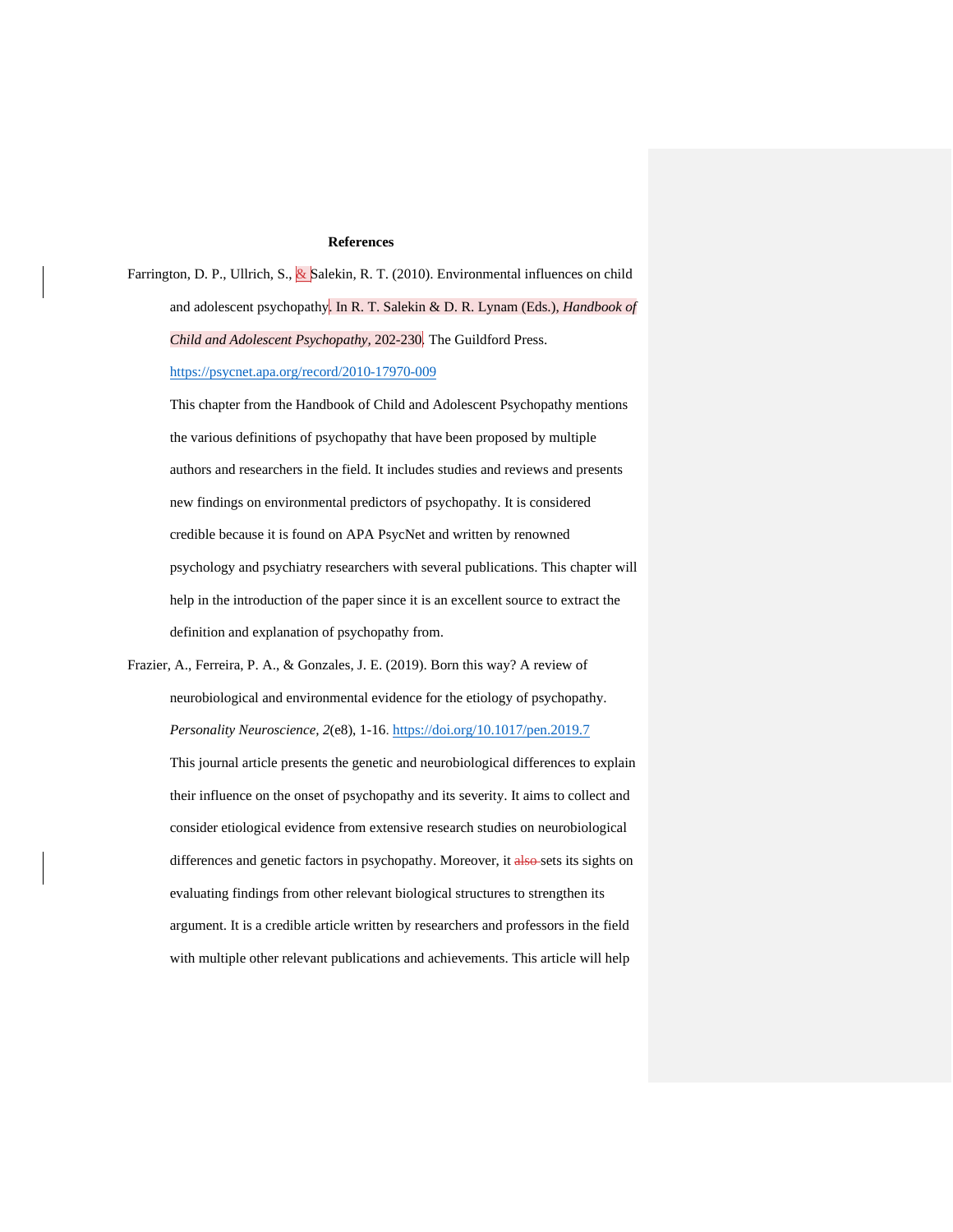me when I mention the biological and genetic influences on psychopathy and its severity.

Blair, R. J. R., (2013). Psychopathy: Cognitive and neural dysfunction. *Dialogues in clinical neuroscience, 15*(2), 181-90. [https://doi.org/10.31887/DCNS.2013.15.](https://doi.org/10.31887/DCNS.2013.15.%202/rblair)  [2/rblair](https://doi.org/10.31887/DCNS.2013.15.%202/rblair)

This study evaluates evidence from individuals with psychopathy concerning the main cognitive explanations of the condition that emphasize either a primary attention or emotion deficit. Furthermore, it analyzes evidence on the neurology of this illness. It is considered a credible journal article written by a member of the center for neurobehavioral research. He The author also has a high publications index which adds to his reliability and expertise. This article will assist in one of my points about psychopathy's relation to other disorders, and it will help me dive deeper into psychopathy's neurology.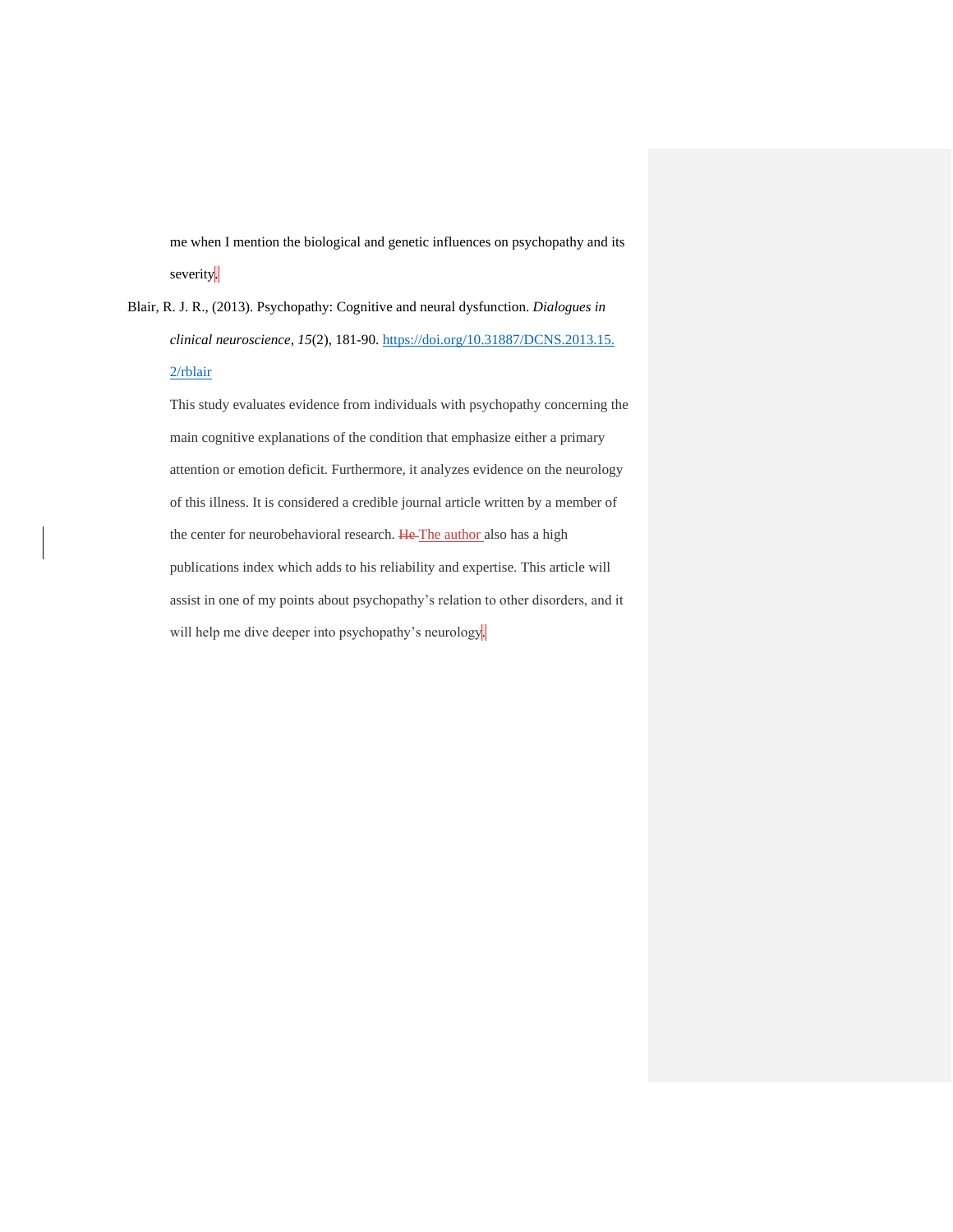## **Planning**

I am enrolled in five courses, Operations Research (INE222), Calculus 3 (MTH203), Materials Science (MCE230), Statics and Dynamics (MCE224), and Advanced Academic Writing (ENG204), this semester. Hence, to balance between all the courses and give each of the courses my maximal potential I set a potential plan for my semester, below:

**Week 4:** During the weekend before week 4 (if everything goes as planned) I have my plane

ticket to the UAE so I will be settling in through the week. Hence, I will not have a lot of extra time to work on subjects without submissions. However, I know if I fell short, I will regret it later so I will be working on collecting sources and evidence and outlining my proposal during the breaks I have before every ENG204 class and after my MTH203 class every MW. I will also read ch10-12 during these breaks. On the other days, I will constantly be revising after my lectures, so I do not cram up material. Moreover, I have an MCE224 HW due by the end of the week so I will be working towards that constantly.

**Week 5:** By the end of this week, I will have my first OR midterm and I will try to focus on it throughout the week and during the weekend before. However, I will only leave the day before fully dedicated to it. During the other days, I will divide the material evenly and integrate other courses with it as well to prevent cramming. For ENG204, I will be still constantly working through my breaks and anytime I am bored of studying OR/revising other courses, on the proposal mainly and reading chapters 13-15 during this week. Also, I will schedule a visit to the writing center during the end of this week to be able to revise and go over my proposal before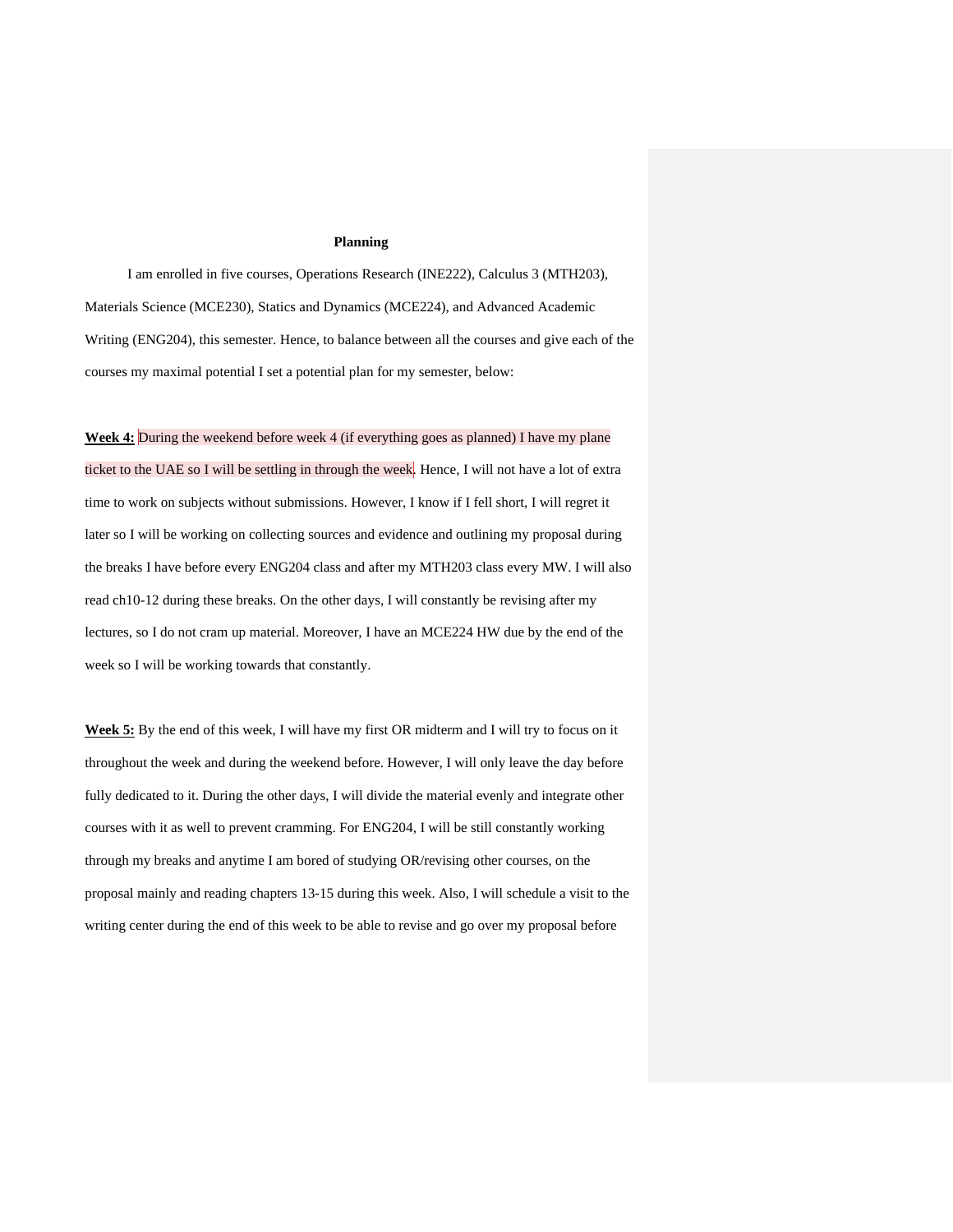submitting it. Moreover, I will completely dedicate Saturday to the proposal if I am not done so I can submit it by the end of Saturday rather than Sunday to prevent any lateness emergencies.

**Week 6:** On Thursday of this week, I will be having my first MCE230 midterm. Hence, I will be keeping it as my priority but then again, I will dedicate the free time I have for editing and looking more closely into my research plan since I will have already received feedback from the professor on both the plan and proposal which will help me take a step forward and starting with the deep analysis of the outline. I will just collect more sources however I do not think I will start writing anything yet during this week to prepare for my two midterms the week after. However, I will finish ch16 and any unfinished chapter of the Perusall book during this week.

**Week 7:** During this week, I am scheduled to have Calc 3 midterm and MCE224 midterm one. And because both courses require extensive practice, I will only take the time in between my classes to work on writing (intro and put everything I want to write down in the right places so I will be ready to write. On that Thursday, I will finish my MCE224 midterm so I will take the day off and start during the weekend with writing the body of the working draft (or finishing the final outline of the working draft).

**Week 8:** So far, I do not have anything major scheduled this week so I will be mainly working on writing the working draft and finalizing it with a visit to the writing center and proofreading multiple times while simultaneously working on the progress report (which I will revise and finalize on Sunday before the submission and presentation day).